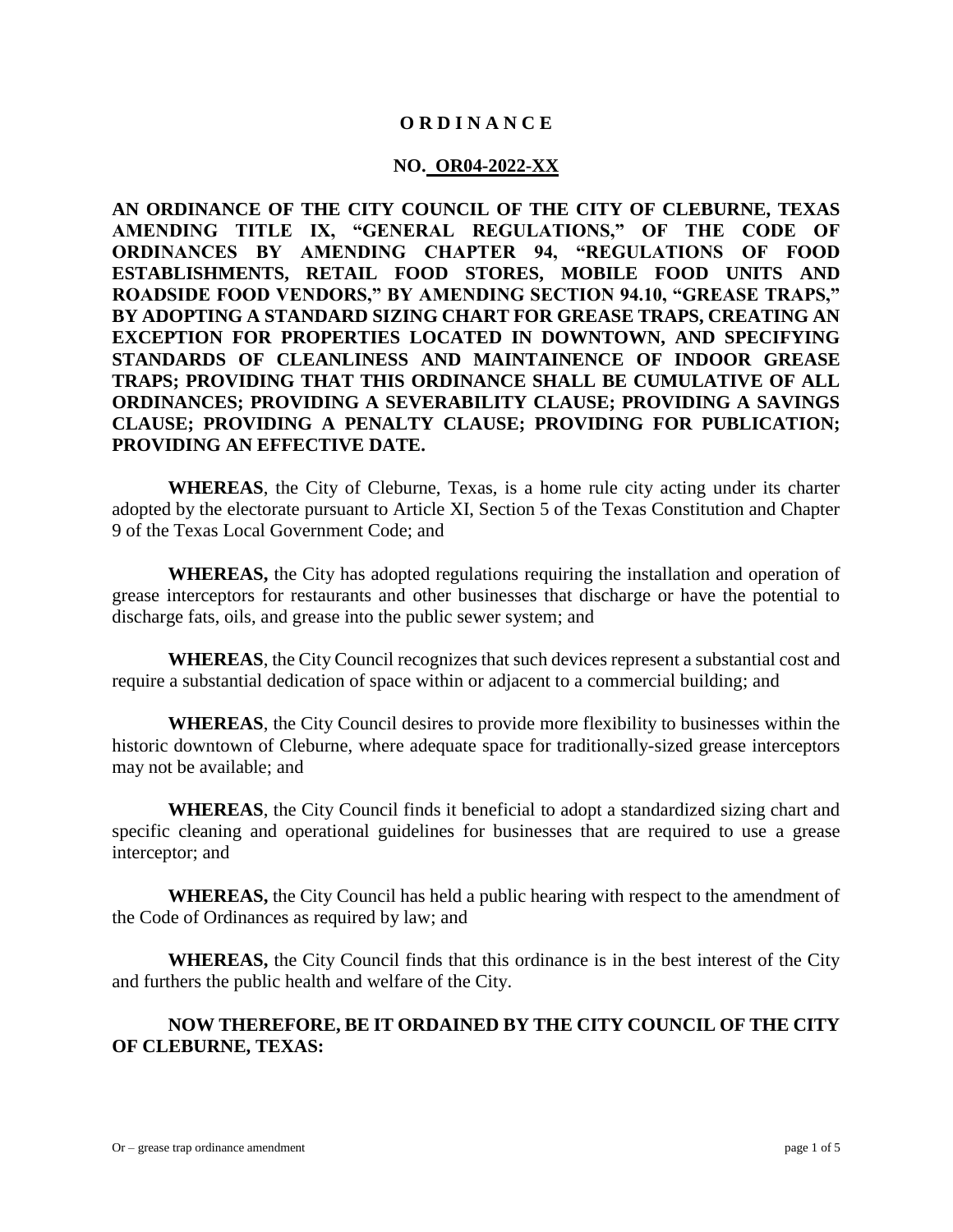**SECTION ONE.** That Title IX, "GENERAL REGULATIONS" of the City of Cleburne Code of Ordinances are hereby amended to read as follows:

## **§ 94.10 GREASE TRAPS.**

- (A) *Applicability and Minimum Size.*
	- (1) All food establishments must be equipped with a grease trap. A plumbing permit must be obtained by a licensed plumber prior to installation of a grease trap. Day care centers and churches with commercial kitchen operations are included as food establishments.
	- (2) Grease traps shall be installed and sized in accordance with the currently adopted plumbing code or the sizing chart adopted by ordinance 04-2022-xx or its successor ordinances, whichever requires a larger trap. The chart must be updated by ordinance every five years to account for advances in technology and changes in best practices based on a survey of benchmark cities.
	- (3) The applicant may request the use of a smaller trap according to the following process:
		- (a) If the sizing chart requires a size that is larger than the plumbing code, the Health Inspector may grant the use of a smaller trap sized according to the plumbing code;
		- (b) If the plumbing code requires a size that is larger than the sizing chart, the Building Official may grant the use of a smaller trap sized according to the chart.
	- (4) Dishwashers and food waste grinders are not acceptable substitutes for a grease trap and will not be permitted in lieu of a grease trap.
- (B) *Location of Grease Traps.* Grease traps installed in food establishments shall be located outside of the establishment unless approved in writing by the Health Inspector, or authorized designee.
	- (1) A grease trap shall not be installed in any part of a building where food is handled or stored. Grease traps shall be located to be easily accessible for cleaning and where equipment or personnel servicing the trap would not pass through food handling or storage areas.
	- (2) Wastewater sample ports must be located in an area with 24-hour access, outside the building, after the grease trap and before co-mingling with other wastewater.
- (C) *Exceptions.*
	- (1) Roadside vendors, temporary food establishments, day care centers and churches without a commercial kitchen, and concession stands are exempt from the requirement of grease traps. The Health Inspector may grant other exceptions based upon food operations.
	- (2) Mobile food vendors are required to have a central preparation kitchen that complies with Texas Food Establishment Rules within Texas Administrative Code.
	- (3) *Downtown*. Within the Downtown area as identified on the adopted Future Land Use Map, the Building Official may issue a permit for an alternative size and type of grease trap, including a trap that is located inside a building, if the trap is certified in writing by a licensed engineer.

(a) Once the trap is installed, the trap must be operated per manufacturer specifications. Manufacturer specifications must be provided to the Health Inspector and retained on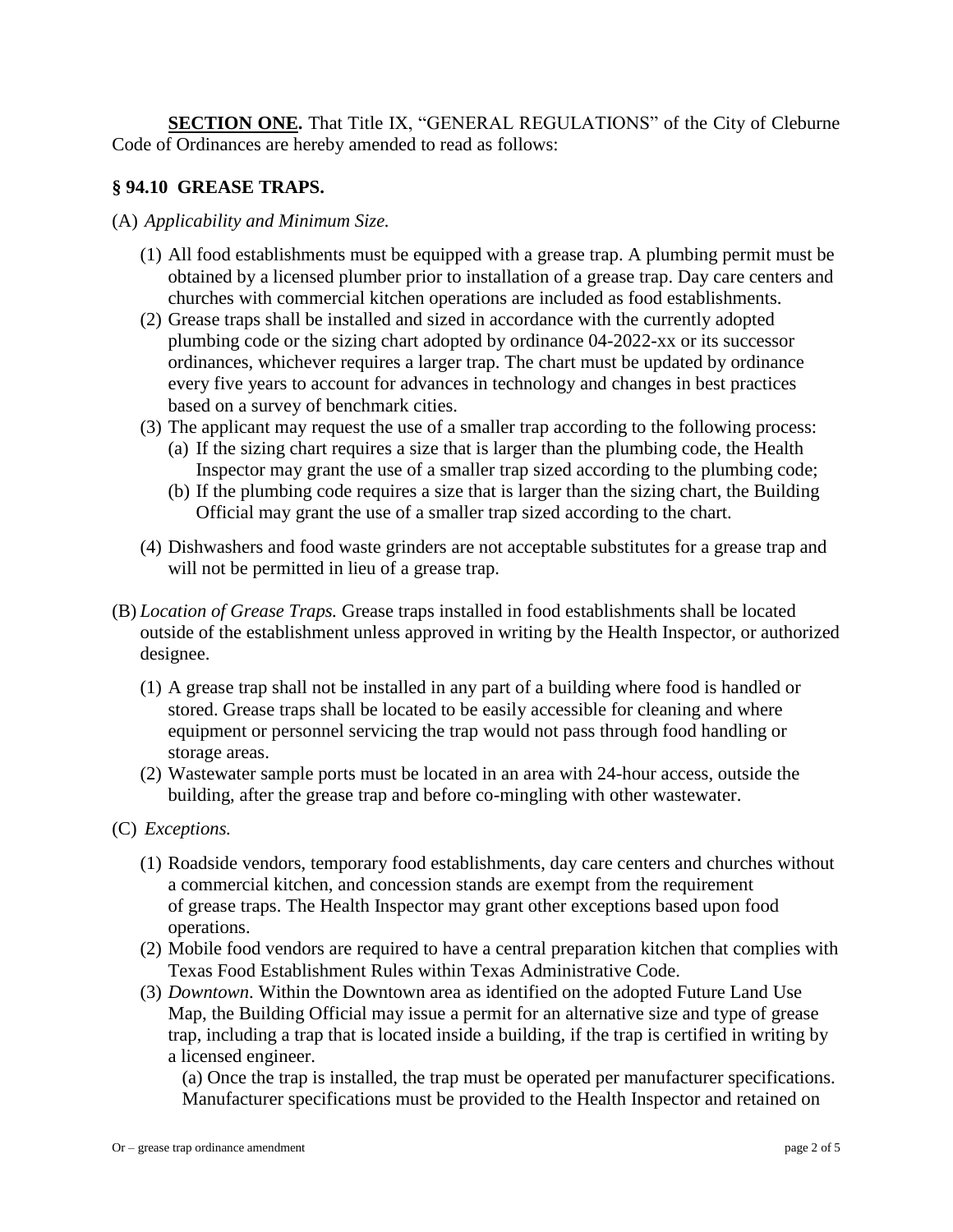site for compliance verification of waste removal schedule and health permit requirements.

(b) Oils, fats, and greases must be removed from the trap per manufacturer specifications or as often as deemed necessary by the Health Inspector to maintain sanitary conditions within the building and to prevent such oils, fats, and greases from entering the City sewer system.

- (D)*Cleaning and Sanitation.* All areas surrounding treatment devices, sample ports and holding tanks shall be kept clean and free of fats, oils and grease, and other wastes that create odors or attract pests. Additionally, these areas shall be maintained to facilitate immediate access for cleaning by the user and inspection by the city at all times.
	- (1) Wastes shall not be spilled, splashed, allowed to overflow, or otherwise placed on the area surrounding treatment devices.
	- (2) In the event wastes are spilled, splashed, allowed to overflow, or otherwise placed on the area surrounding the treatment device, the owner or operator of the business is responsible for cleaning all waste from the area and ensuring that the waste is properly removed according to  $\S$  94.10(D) and (E).
	- (3) A user shall not remove any inlet or outlet piping or otherwise alter a treatment device in any way which may allow fats, oils and grease, flammable wastes, sand or other objectionable wastes to pass through the treatment device into the wastewater collection system.
	- (4) During cleaning activities, residues shall be removed from piping and walls of the treatment devices. Additionally, the piping and walls of the treatment device shall be inspected to assure the integrity of the device is maintained.
- (E) *Waste Removal Schedule.* All grease trap waste shall be pumped and removed, and its tanks thoroughly cleaned at least once every three months.
	- (1) Any deviation from this schedule must be granted in writing from the Health Inspector.
	- (2) The Health Inspector may require additional pumping, increase the frequency of cleanings, or require immediate pumping of a grease trap if the Health Inspector deems it necessary in order to prevent grease from entering the city sanitary sewer system.
	- (3) Treatment devices shall be maintained in an efficient operating condition by the owner or operator at his expense and shall produce a discharge that complies with this division, other sections of this article, and city ordinance §51 Water and Sewer Industrial Wastes.
	- (4) Any establishment who utilizes microorganisms in any grease trap within the city will still be required to comply with the aforementioned pumping schedule.
- (F) *Transportation.* All grease waste must be transported by a grease waste hauler licensed by TCEQ. The grease hauler is responsible for proper disposal of grease waste in an approved permitted site. It is the responsibility of the grease waste hauler to forward a copy of each waste trip ticket to the regulatory authority.
- (G)*Enforcement Remedies*. If the property owner fails to maintain a grease trap in a sanitary working condition or fails to comply with any other provision or requirement of this Section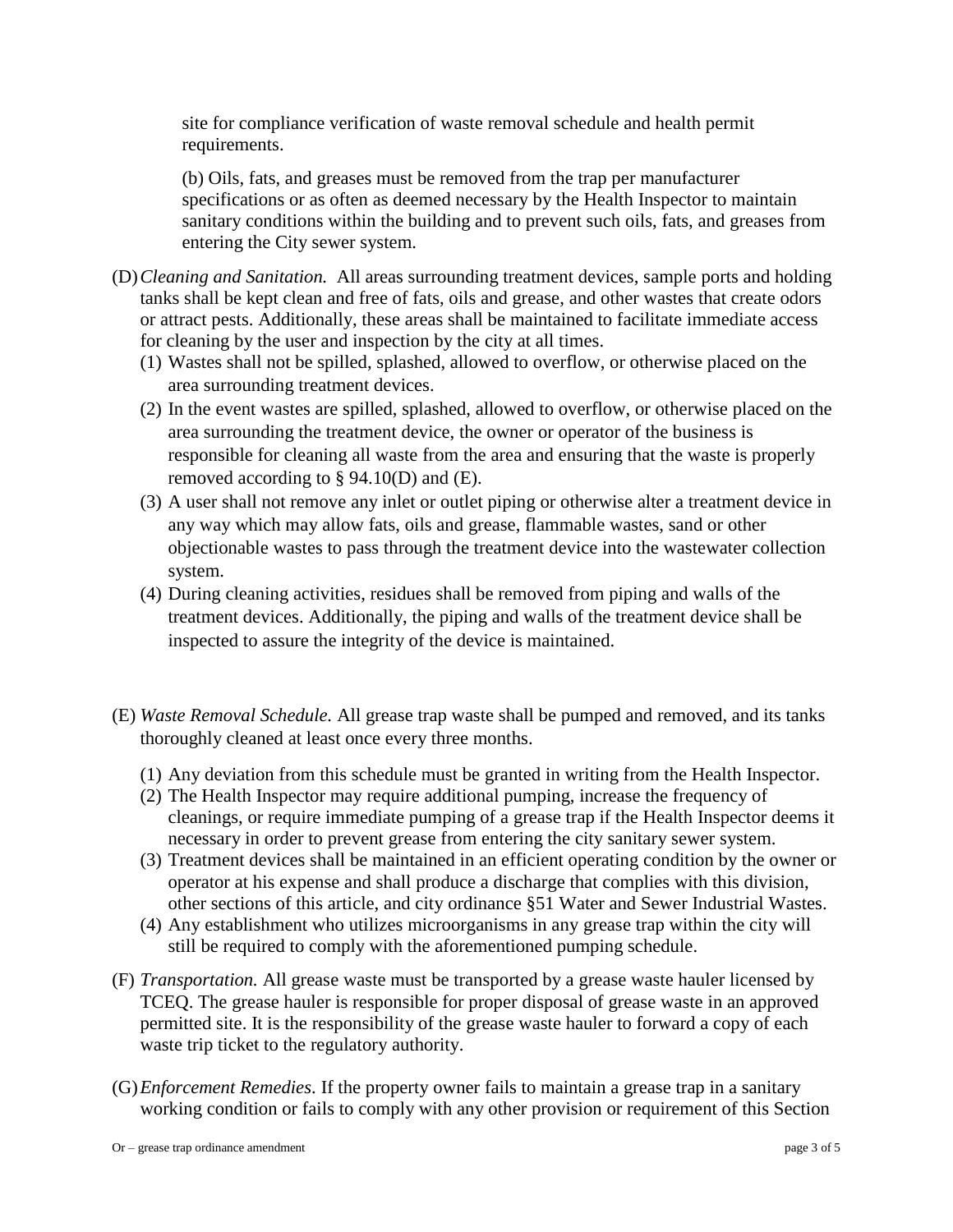94.10, the City may pursue any administrative remedy at its disposal to protect the public health, including discontinuance of water or electrical service, revocation of Certificate of Occupancy, or issuance of an Industrial User Wastewater Discharge Permit with stipulated regulatory compliance.

(H)*Change of Operation.* If a property changes its use, or a use changes its operations, such as adding or expanding a commercial kitchen, the City may require that a grease trap be installed or that an existing trap be increased in size. The Building Official may withhold issuing a Certificate of Occupancy until the grease trap has been installed to the size and capacity required under this chapter.

**SECTION TWO. Sizing Chart.** That Exhibit "A" – Sizing Chart be adopted as the official reference used by the City to determine sizing of grease interceptors. The sizing chart must be regularly updated by ordinance to reflect advances in technology and changes in best practices based on a survey of benchmark cities.

**SECTION THREE. Downtown Area Exception.** The Building Official may issue a permit for grease interceptor installed within the area shown in Exhibit "B" – Downtown Area Boundary that is exempt from sizing and location restrictions when an operator submits and receives approval of plans that are stamped by a licensed engineer and that are maintained and operated in a manner consistent with Section 94.10, as adopted and amended.

**SECTION FOUR. Cumulative Clause.** That this Ordinance shall be cumulative of all other Ordinances and shall not repeal any of the provisions of such Ordinances except for those instances where there are direct conflicts with the provisions of this Ordinance. Ordinances, or parts thereof, in force at the time this Ordinance shall take effect and that are inconsistent with this Ordinance are hereby repealed to the extent that they are inconsistent with this Ordinance. Provided however, that any complaint, action, claim or lawsuit which has been initiated or has arisen under or pursuant to such other Ordinances on the date of adoption of this Ordinance shall continue to be governed by the provisions of such Ordinance and for that purpose the Ordinance shall remain in full force and effect.

**SECTION FIVE.** Severability Clause. That if any provision or any section of this ordinance shall be held to be void or unconstitutional, such holding shall in no way affect the validity of the remaining provisions or sections of this ordinance, which shall remain in full force and effect.

**SECTION SIX. Savings Clause**. All rights and remedies of the City are expressly saved as to any and all violations of the provisions of the subdivision ordinance, as amended, or any other ordinances affecting subdivision regulations which have accrued at the time of the effective date of this ordinance; and, as to such accrued violations and all pending litigation, both civil and criminal, whether pending in court or not, under such ordinances, same shall not be affected by this ordinance but may be prosecuted until final disposition by the courts.

**SECTION SEVEN.** Penalty Clause. Any person, firm, or corporation who violates, disobeys, omits, neglects, or refuses to comply with or who resists the enforcement of any of the